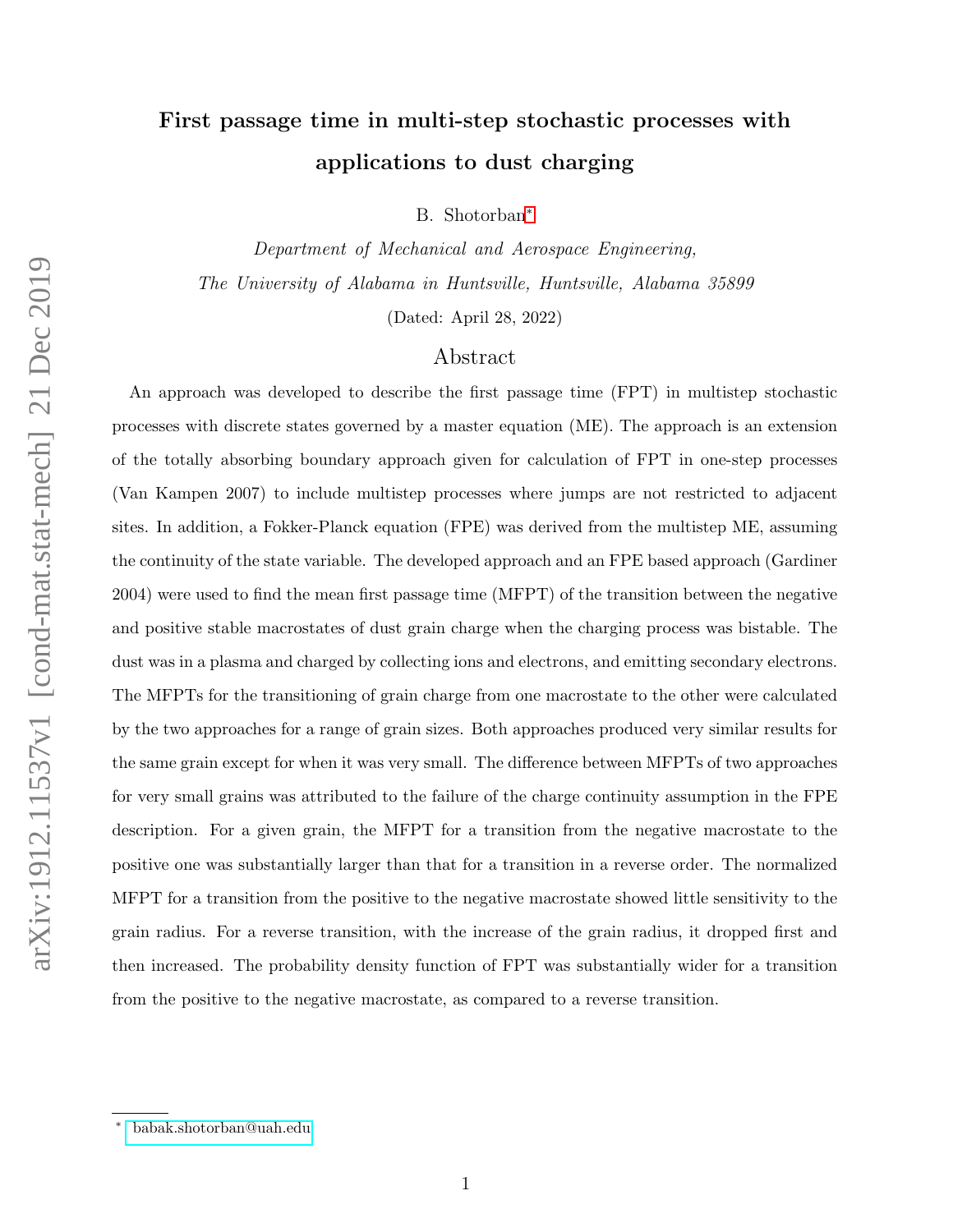# <span id="page-1-0"></span>I. INTRODUCTION

An intrinsic noise, characterized by random fluctuations, is inherent in the systems with particles [\[1\]](#page-17-0). An electrically charged dust grain is an example of such systems where the charging is attributed to the ion and electron particles that are attached to or emitted from the grain. The electron and ion attachment events occur at time intervals characterized by randomness. Hence, the net charge of the grain exhibits random fluctuations over time. Intrinsic noises can be described by a master equation (ME) governing the probability density function (PDF) of the state of the system [\[1\]](#page-17-0). The ME of the dust charging system admits different forms where the functionality of the transition probability rates in terms of the charge state depends on the mechanisms that are responsible for charging. These forms are previously constructed when the charging mechanisms are the collisional collection of electrons and singly charged positive ions [\[2–](#page-17-1)[5\]](#page-17-2), the collisional collection of electrons and multiply charged ions [\[6,](#page-17-3) [7\]](#page-17-4), and the collisional collection of ions and electrons combined with the secondary emission of electrons (SEE) from the grain [\[8–](#page-17-5)[10\]](#page-17-6).

Intrinsic charge fluctuations of a grain were the subject of several investigations [\[2–](#page-17-1)[18\]](#page-17-7). Let  $Z(t)$  indicate the instantaneous net elementary charge (charge state) of the grain. It is an integer variable and a function of time t. When, for example, five singly charged positive ions and eight electrons are collected on the grain at a given time, the grain is at charge state  $Z = +5 - 8 = -3$ . Here,  $Z(t)$  experiences stepwise variation over time, because it can only have integer values, as a consequence of discreteness nature of charge. Morfill et al. [\[11\]](#page-17-8) suggested that intrinsic fluctuations of  $Z(t)$  follows  $Z_{\text{rms}}^2 \propto |\langle Z \rangle|$ , where  $\langle Z \rangle$  and  $Z_{\text{rms}}^2$  denote the mean and variance of  $Z(t)$ , respectively. At the limit of large  $|Z(t)|$ , the charge is assumed to continuously vary and accordingly, the grain charge probability distribution is shown to be Gaussian with the mean and variance found to respect the proportionality correlation above [\[2,](#page-17-1) [5,](#page-17-2) [6\]](#page-17-3). This Gaussianity was determined for situations where the mechanism of charging was the collisional collection of plasma particles. A similar finding was also made for situations where the thermionic emission or UV irradiation mechanisms are active dust charging mechanisms in addition to the collisional collection mechanisim [\[13\]](#page-17-9). On the other hand, it was shown that when  $|Z(t)|$  is smaller than tens of elementary charges, the charge probability distribution can significantly deviate from Gaussianity [\[2,](#page-17-1) [5\]](#page-17-2). This deviation is attributed to the significance of charge discreetness effects in the time evolution of  $|Z(t)|$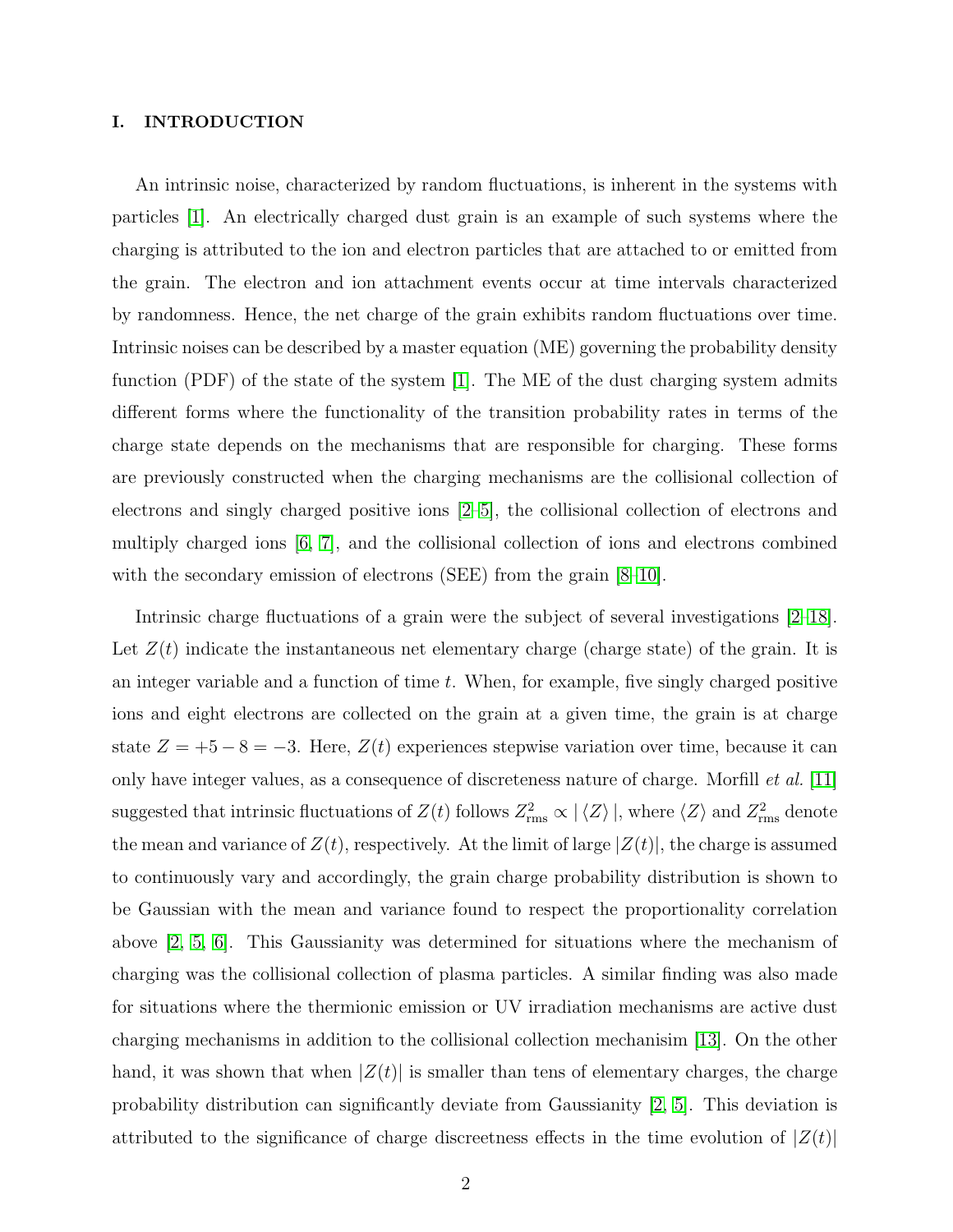when it is small. The smaller  $|Z(t)|$  is, the larger the deviation is. In the studies reviewed above, the dust charge fluctuations were stable, a feature characterized by fluctuations around a fixed stable point (stationary stable macrostate).

It was shown [\[10\]](#page-17-6) that if both collisional collection and SEE mechanisms were active, charge fluctuations could be unstable. This instability was characterized by a substantial deviation of the grain charge PDF from Gaussianity in some cases. Moreover, it was shown that if the SEE was active, fluctuations could be bistable. This bistability is associated with a bifurcation phenomenon of the grain charge, known from the investigations of Meyer-Vernet [\[19\]](#page-17-10) and Horányi *et al.* [\[20\]](#page-17-11) who accounted for SEE while neglecting charge fluctuations. In this phenomenon, two identical grains in the same plasma environment exhibit two distinct (mean) charge values, one positive and the other negative. Shotorban [\[10\]](#page-17-6) showed that these values correspond to two macrostates [\[1\]](#page-17-0) between which the charge intrinsic fluctuations of a grain can switch. This behavior is known as metastability in stochastic processes and it is a state where the fluctuations are characterized by two distinct time scales - one associated with the fluctuations at either macrostate and the other with the spontaneous transition between the mactrostates. It was shown that a switch from the negative macrostate to the positive macrostate is attributed to a sequence of incidents with ion attachment or primary electron attachment that resulted in emission of secondary electrons [\[10\]](#page-17-6). On the other hand, a reverse switch is attributed to a sequence of incidents most of which are the attachments of primary electrons that result in no emission of secondary electrons.

The current study was motivated by a need to determine the first-passage time (FPT) [\[1\]](#page-17-0) of grain charge fluctuations: Starting from a given charge, how long does it take for the grain to posses a specified charge? The FPT is of particular interest in metastable fluctuations, as it quantifies the time scales of the transitions between the macrostates. The FPT is a random quantity whose behavior can be described by the calculation of its statistical properties. For example, the growth and dissipation times, calculated by Matsoukas and Russell [\[4\]](#page-17-12) for grain charging due to collisional collection of plasma particles, are special cases of the mean first passage time (MFPT). The growth time is defined as the mean time for the transition from the mean charge to a specified charge, and the dissipation time is the mean time to revert from the specified charge to the mean charge. Recently, Matthews *et al.* [\[18\]](#page-17-7) used Matsoukas and Russell [\[4\]](#page-17-12)'s formulation for the growth and dissipation times, to validate a discrete stochastic model for the charging of aggregate grains. This formulation is limited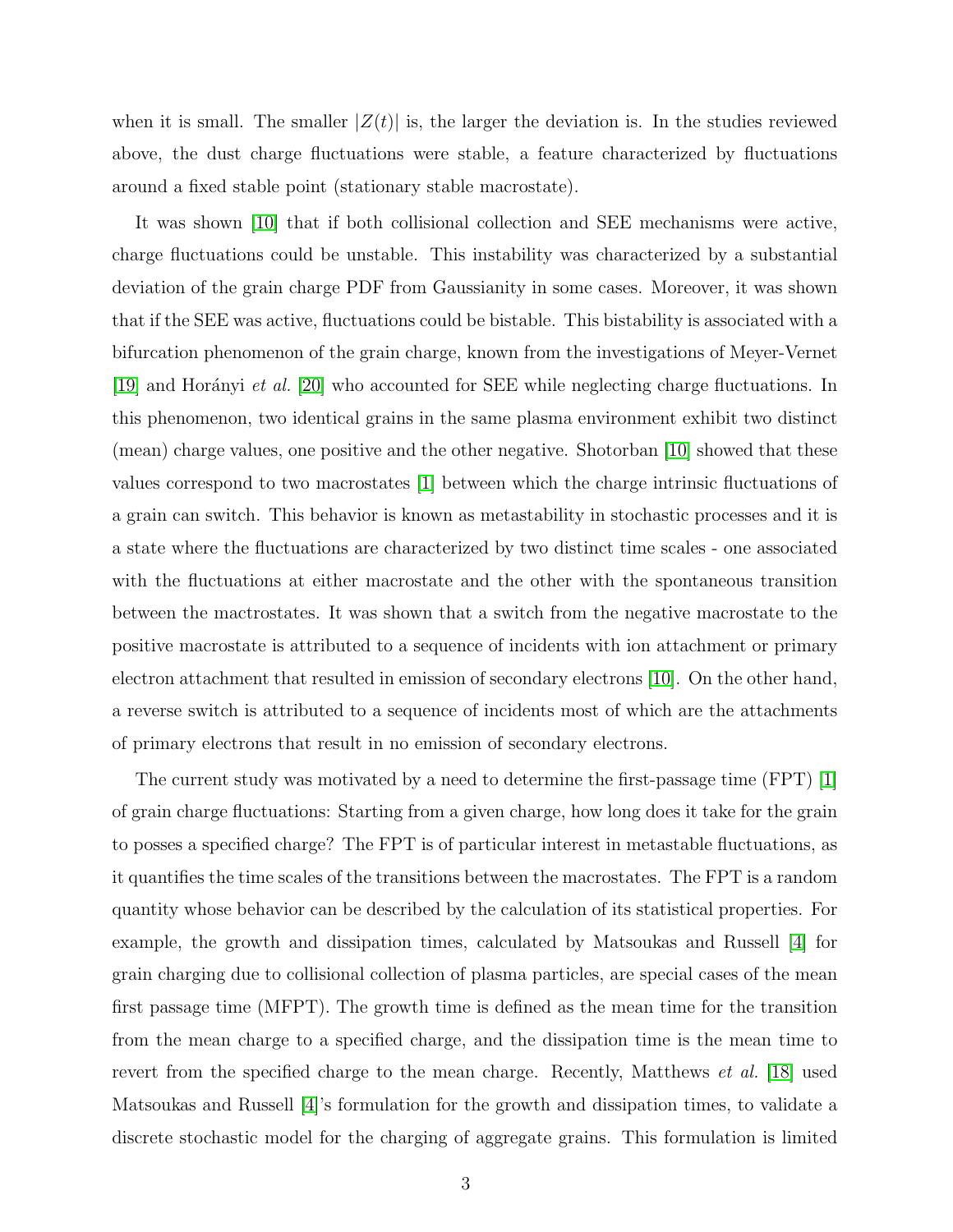to the grain charging described by a linear Fokker-Planck equation (FPE) [\[1\]](#page-17-0) derived from the ME of a one-step process. In the next section, mathematical approaches are proposed to calculate the FPT of multi-step processes. Then, they are used to investigate the FPTs in the grain charging system with a focus on bistable situations.

# II. FIRST PASSAGE TIME IN MULTISTEP PROCESSES

Consider a stochastic process with a discrete set of states governed by the following master equation:

<span id="page-3-0"></span>
$$
\frac{dP(Z)}{dt} = \sum_{n=1}^{N} \left[ r_n (Z+n) P(Z+n) - r_n (Z) P(Z) \right] + \sum_{n=1}^{M} \left[ g_n (Z-n) P(Z-n) - g_n (Z) P(Z) \right],\tag{1}
$$

where  $Z$  is an integer indicating the state variable (site), e.g., the net elementary charge possessed by a grain, and  $P(Z)$  is the probability density function. Here,  $r_n(Z)$  is the probability per unit time that, being at Z a jump occurs to  $Z-n$  and  $g_n(Z)$  is the probability per unit time that, being at Z a jump occurs to  $Z + n$ . The process modeled by eq. [\(1\)](#page-3-0) can be regarded as a "multistep process", a generalized notion of the one-step process [\[1\]](#page-17-0), where jumps can also occur between non-adjacent sites. The change of the grain charge by multiple units as a result of collecting multiply charged ions [\[21\]](#page-17-13) is an example of a jump between non-adjacent sites [\[6,](#page-17-3) [7,](#page-17-4) [9\]](#page-17-14). The other example is when multiple secondary electrons are emitted when a primary electron impacts the grain  $(6, 9]$  $(6, 9]$ . The one-step process master equation is a special case of eq. [\(1\)](#page-3-0) with  $N = M = 1$ . The master equations formulated for grain charging in multicomponent plasma [\[6\]](#page-17-3) and in cases where the SEE is active [\[10\]](#page-17-6), can be readily recast in the form given in eq. [\(1\)](#page-3-0), as illustrated in § [III.](#page-8-0)

The notion of the macroscopic or phenomenological equation illustrated by Van Kampen [\[1\]](#page-17-0) for one-step processes is extended here to include multistep processes. That is a deterministic differential equation where the fluctuations of  $Z(t)$  is ignored and treated as a non-stochastic quantity. An approach to obtain this equation is to multiply master eq. [\(1\)](#page-3-0) by  $Z$  and sum over  $Z$ :

<span id="page-3-1"></span>
$$
\frac{d\langle Z\rangle}{dt} = -\sum_{n=1}^{N} n \langle r_n(Z)\rangle + \sum_{n=1}^{M} n \langle g_n(Z)\rangle, \qquad (2)
$$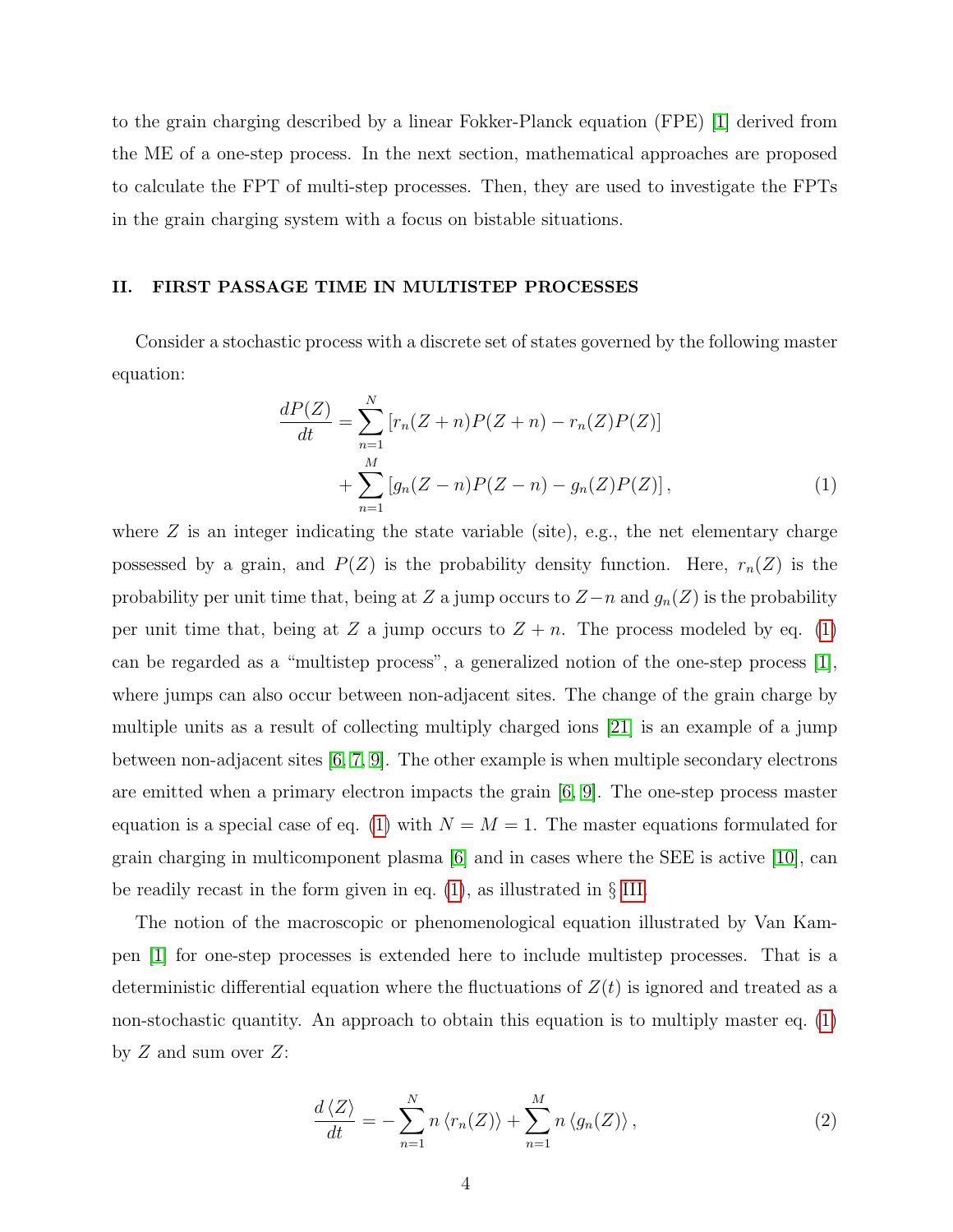where  $\langle \rangle$  indicates the mean defined for a function such as  $\alpha(Z)$  by  $\langle \alpha(Z) \rangle = \sum_{Z} \alpha(Z)P(Z)$ . In the derivation of eq. [\(2\)](#page-3-1), the index shift identity of the summation manipulation role is used and  $P(Z) = 0$  is assumed at the boundaries. Unless  $r_n(Z)$  and  $g_n(Z)$  are linear functions of  $Z$ , eq.  $(2)$  is not a closed equation. However, if they are nonlinear, they may be expanded about  $\langle Z \rangle$ , e.g.,

<span id="page-4-1"></span>
$$
\langle r_n(Z) \rangle = r_n(\langle Z \rangle) + \frac{1}{2} \langle (Z - \langle Z \rangle)^2 \rangle r''_n(\langle Z \rangle) + \cdots. \tag{3}
$$

This expansion shows that higher-order moments play a role in the time evolution of  $\langle Z \rangle$ through [\(2\)](#page-3-1). Nonetheless, retaining only the first term in the expansion above and the one for  $\langle g_n(Z) \rangle$ , the macroscopic equation is obtained

<span id="page-4-0"></span>
$$
\frac{d\mathcal{Z}}{dt} = -\sum_{n=1}^{N} nr_n(\mathcal{Z}) + \sum_{n=1}^{M} n g_n(\mathcal{Z}),\tag{4}
$$

where  $\mathcal{Z} \equiv \langle Z \rangle$ .

#### A. First Passage Time in Master Equation

Here, to calculate the FPT, the absorbing boundary approach available for one-step processes [\[1\]](#page-17-0), is extended to include multistep processes:

Suppose that the system is at state  $Z = m$  at  $t = 0$ . To calculate the escape time to a state  $Z \ge R$ , where R is located on the right of m, i.e.,  $m < R$ , eq. [\(1\)](#page-3-0) is solved in the range  $Z < R$  with the initial condition  $P(Z) = \delta_{Z,m}$  (Kronecker delta function). Here, R is set as the *totally absorbing* boundary condition by setting  $P(Z) = 0$  if  $Z \geq R$  for all times.

The probability for the system to be at a site in the domain  $-\infty < Z < R$  is  $\sum_{Z=-\infty}^{R-1} P(Z)$ . Now let  $f_{R,m}(t)dt$  indicate the probability that starting at site m, the system reaches R or beyond at a time between t and  $t + dt$ . Then:

<span id="page-4-2"></span>
$$
f_{R,m}(t) = -\frac{d}{dt} \sum_{Z=-\infty}^{R-1} P(Z, t)
$$
  
= 
$$
\sum_{n=1}^{M} \sum_{Z=R-n}^{R-1} g_n(Z) P(Z, t),
$$
 (5)

where the second line is derived from the substitution for  $dP(Z)/dt$  in the first, using the derivative of eq. [\(1\)](#page-3-0) and the manipulation below: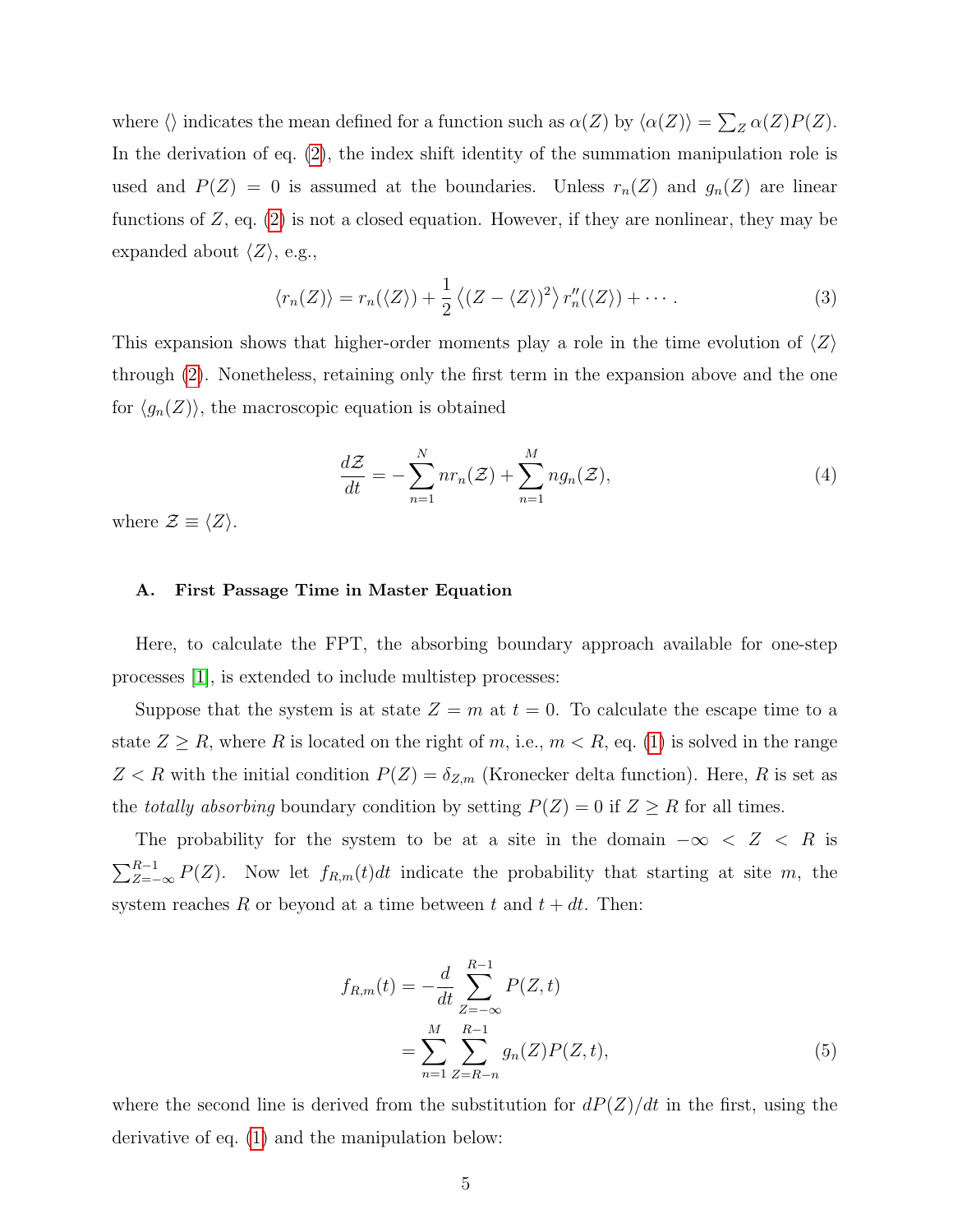$$
\sum_{Z=-\infty}^{R-1} \frac{dP(Z)}{dt} = \sum_{n=1}^{N} \sum_{Z=-\infty}^{R-1} [r_n(Z+n)P(Z+n) - r_n(Z)P(Z)]
$$
  
+ 
$$
\sum_{n=1}^{M} \sum_{Z=-\infty}^{R-1} [g_n(Z-n)P(Z-n) - g_n(Z)P(Z)]
$$
  
= 
$$
\sum_{n=1}^{N} \left[ \sum_{Z=-\infty}^{R-1+n} r_n(Z)P(Z) - \sum_{Z=-\infty}^{R-1} r_n(Z)P(Z) \right]
$$
  
+ 
$$
\sum_{n=1}^{M} \left[ \sum_{Z=-\infty}^{R-1-n} g_n(Z)P(Z) - \sum_{Z=-\infty}^{R-1} g_n(Z)P(Z) \right]
$$
  
= 
$$
\sum_{n=1}^{N} \sum_{Z=R}^{R-1+n} r_n(Z)P(Z) - \sum_{n=1}^{M} \sum_{Z=R-n}^{R-1} g_n(Z)P(Z)
$$
  
= 
$$
- \sum_{n=1}^{M} \sum_{Z=R-n}^{R-1} g_n(Z)P(Z)
$$
(6)

noting that in the line before the last one, the first term vanishes since  $P(Z) = 0$  for  $Z \ge R$ . On the other hand, the total probability of reaching a state at  $Z \geq R$  is calculated by

$$
\pi_{R,m} = \int_0^\infty f_{R,m}(t)dt = 1 - \sum_{Z=-\infty}^{R-1} P(Z, t = \infty)
$$

$$
= \sum_{n=1}^M \sum_{Z=R-n}^{R-1} g_n(Z) \int_0^\infty P(Z, t)dt,
$$
(7)

and the MFPT is

$$
\tau_{R,m} = \frac{1}{\pi_{R,m}} \int_0^\infty t f_{R,m}(t) dt
$$
  
= 
$$
\frac{1}{\pi_{R,m}} \sum_{n=1}^M \sum_{Z=R-n}^{R-1} g_n(Z) \int_0^\infty t P(Z,t) dt.
$$
 (8)

Likewise, for the calculation of the FPT from the state  $m$  to the state  $Z \leq L$  where  $L < m$ , eq. [\(1\)](#page-3-0) is solved for  $P(Z)$  in the domain  $L < Z$  with L set as the totally absorbing boundary condition, i.e.,  $P(Z) = 0$  if  $Z \leq L$ . Then

<span id="page-5-0"></span>
$$
f_{L,m}(t) = -\frac{d}{dt} \sum_{Z=L+1}^{\infty} P(Z,t) = \sum_{n=1}^{N} \sum_{Z=L+1}^{L+n} r_n(Z) P(Z,t).
$$
 (9)

The total probability of reaching  $L$  or beyond is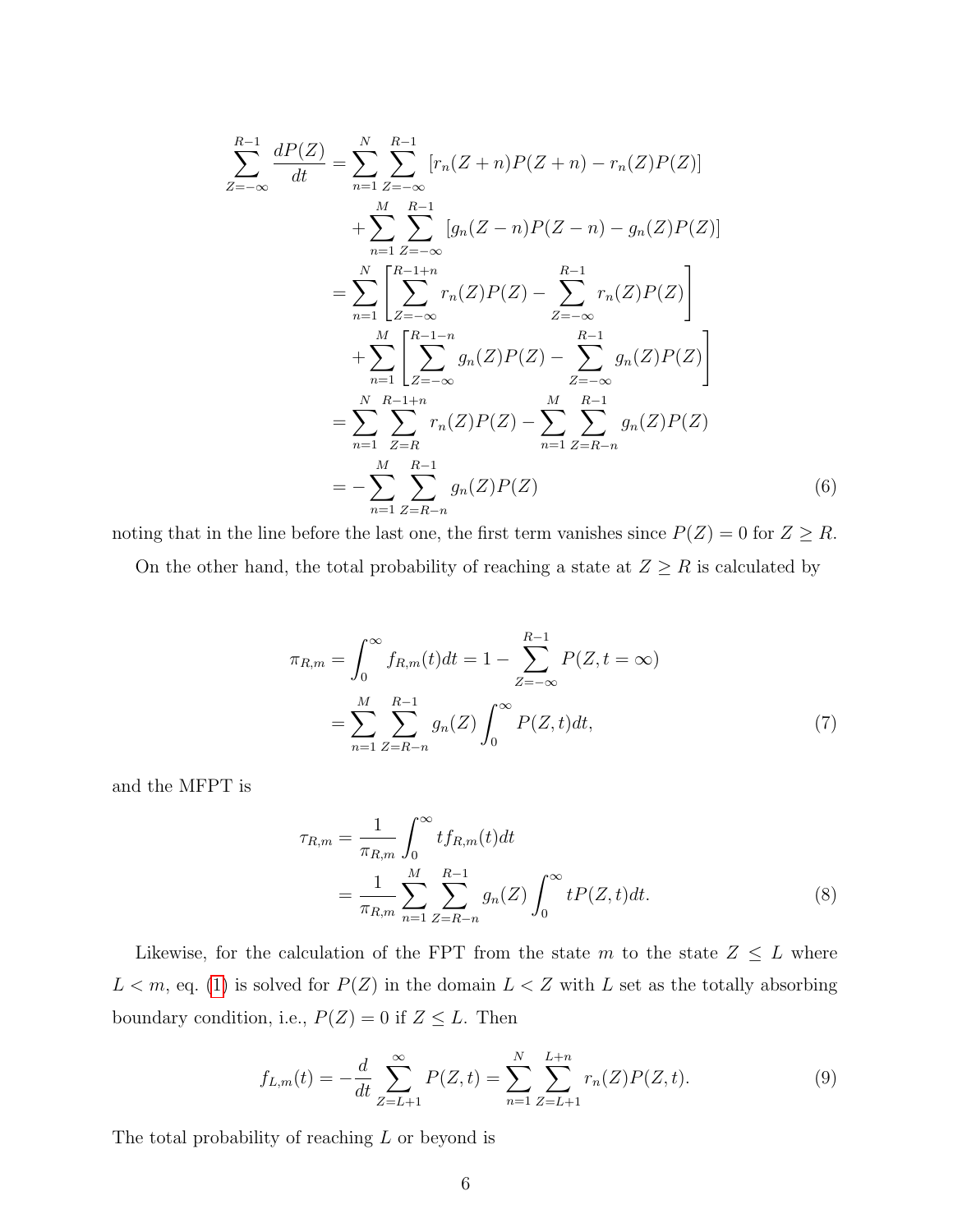$$
\pi_{L,m} = \int_0^\infty f_{L,m}(t)dt = 1 - \sum_{Z=L+1}^\infty P(Z, t = \infty)
$$

$$
= \sum_{n=1}^N \sum_{Z=L+1}^{L+n} r_n(Z) \int_0^\infty P(Z, t)dt,
$$
(10)

and the MFPT is

$$
\tau_{L,m} = \frac{1}{\pi_{L,m}} \int_0^\infty t f_{L,m}(t) dt
$$
  
= 
$$
\frac{1}{\pi_{L,m}} \sum_{n=1}^N \sum_{Z=L+1}^{L+n} r_n(Z) \int_0^\infty t P(Z,t) dt.
$$
 (11)

# B. Mean First Passage Time in Fokker-Planck Equation

If  $r_n(Z)$  and  $g_n(Z)$  are smooth functions of Z, i.e. continuous and differentiable a number of times,  $g_n(Z)$  slightly change between Z and  $Z + M$ , and  $r_n(Z)$  slightly between Z and  $Z + N$ , Z may be treated as a continuous variable. Hence, expanding the first terms in the summations in eq. [\(1\)](#page-3-0) by Taylor's series and retaining the terms up to the second derivative, e.g.,

$$
r_n(Z \pm n)P(Z \pm n) = r_n(Z)P(Z) \pm n\frac{\partial}{\partial Z} [r_n(Z)P(Z)]
$$

$$
+ \frac{n^2}{2} \frac{\partial^2}{\partial Z^2} [r_n(Z)P(Z)], \qquad (12)
$$

a (forward) Fokker-Planck equation can be derived:

<span id="page-6-0"></span>
$$
\frac{\partial P(Z,t)}{\partial t} = -\frac{\partial}{\partial Z}A(Z)P(Z) + \frac{1}{2}\frac{\partial^2}{\partial Z^2}B(Z)P(Z),\tag{13}
$$

where the drift and diffusion functions are

<span id="page-6-1"></span>
$$
A(Z) = -\sum_{n=1}^{N} nr_n(Z) + \sum_{n=1}^{M} n g_n(Z), \qquad (14)
$$

<span id="page-6-2"></span>
$$
B(Z) = \sum_{n=1}^{N} n^2 r_n(Z) + \sum_{n=1}^{M} n^2 g_n(Z),
$$
\n(15)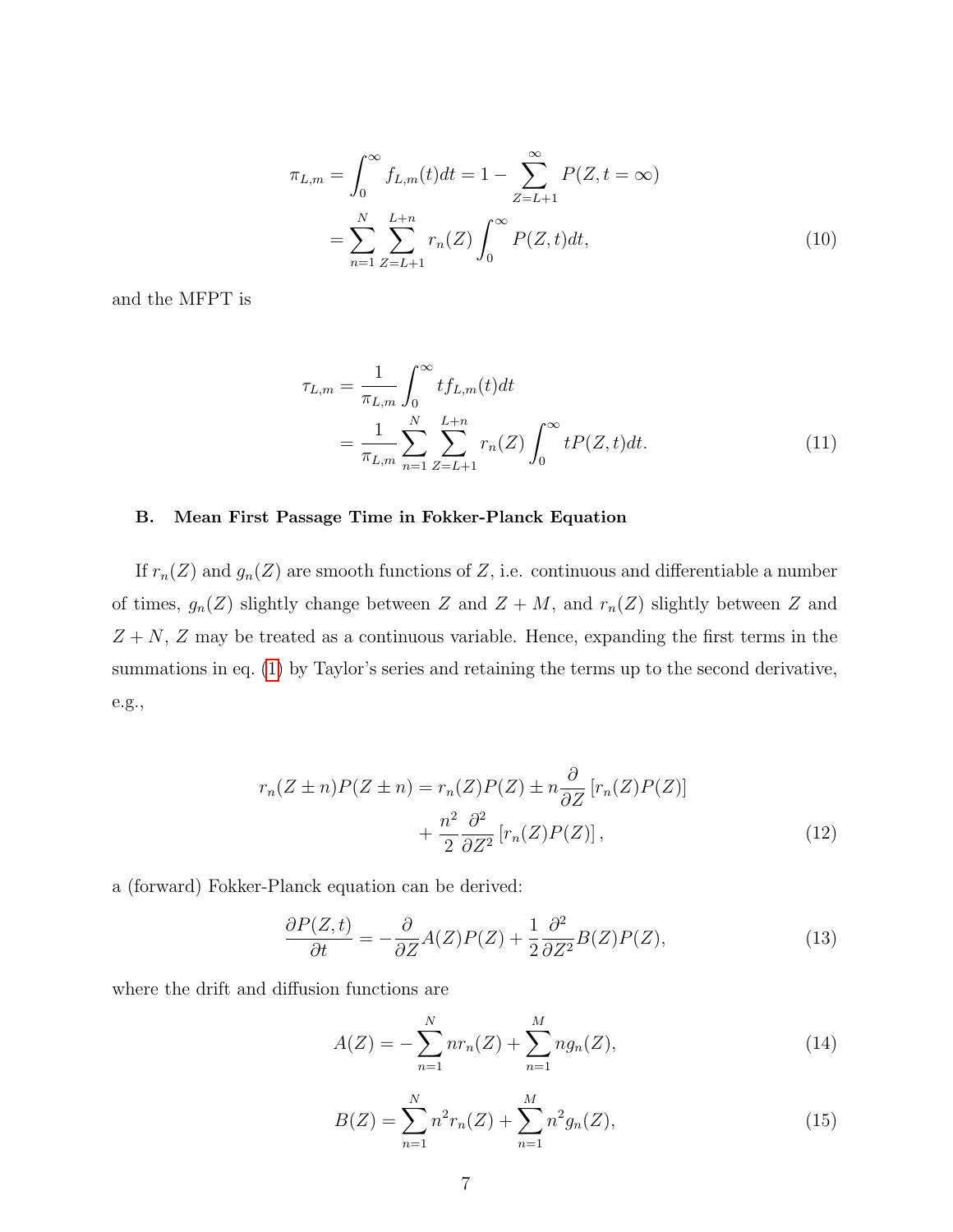respectively. Eq. [\(13\)](#page-6-0) is identical to the Fokker-Planck eq. [\(A1\)](#page-15-0) in Appendix [A,](#page-15-1) where the formulation provided by Gardiner [\[22\]](#page-17-15) for the calculation of MFPT in the FPE, is illustrated. It is noted that the drift  $A(Z)$ , given in eq. [\(14\)](#page-6-1), is identical to the r.h.s. of eq. [\(4\)](#page-4-0). On the other hand, since  $r_n$  and  $g_n$  are positive functions, the positivity of the diffusion coefficient  $B(Z)$  is secured in eq. [\(15\)](#page-6-2).

The macroscopic equation associated with eq. [\(13\)](#page-6-0) is obtained by integrating it after multiplication by  $Z$ , using an expansion similar to eq. [\(3\)](#page-4-1) and retaining the lowest order term. The resulting macroscopic equation is identical to eq. [\(4\)](#page-4-0), which is the macroscopic equation associated with the master eq. [\(1\)](#page-3-0). The stationary macrostates of the system is defined by the roots of the r.h.s. of eq. [\(4\)](#page-4-0), viz.  $A(\mathcal{Z}^s) = 0$ . If the condition  $A'(\mathcal{Z}^s) < 0$ is satisfied, the associated macrostate is stable. A detail discussion on stability, instability and bistablity of stochastic processes can be found in Ref. [1.](#page-17-0)

In general, function  $A(Z)$  is nonlinear. However, if  $A(Z) = 0$  has only one stable root  $Z = \mathcal{Z}^s$  (stable stationary macrostate), or there are more but at least one root is sufficiently away from the rest, then  $A(Z)$  can be linearized about this macrostate. Consequently, a linear FPE, where drift is linear and diffusion coefficient is constant [\[1\]](#page-17-0), can be derived. This derivation is achieved by expanding  $A(Z)$  and  $B(Z)$  about  $\mathcal{Z}^s$ , retaining the lowest non-zero term, and substituting them in eq. [\(13\)](#page-6-0):

<span id="page-7-0"></span>
$$
\frac{\partial P(Z,t)}{\partial t} = -A'(Z^s) \frac{\partial}{\partial Z} (Z - Z^s) P(Z)
$$

$$
+ \frac{1}{2} B(Z^s) \frac{\partial^2}{\partial Z^2} P(Z), \tag{16}
$$

where using eq.  $(14)$ ,

$$
A'(Z) = \frac{dA}{dZ} = -\sum_{n=1}^{N} nr'_n(Z) + \sum_{n=1}^{M} n g'_n(Z). \tag{17}
$$

Eq. [\(16\)](#page-7-0) is a linear FPE, which is valid for fluctuations at the vicinity of  $\mathcal{Z}^s$ . This equation describes the Ornstein-Uhlenbeck process with a Gaussian solution at a stationary state with a mean and variance of

$$
\langle Z \rangle^s = \mathcal{Z}^s,\tag{18}
$$

$$
\langle\!\langle Z \rangle\!\rangle^s = -\frac{1}{2} \frac{B(Z^s)}{A'(Z^s)},\tag{19}
$$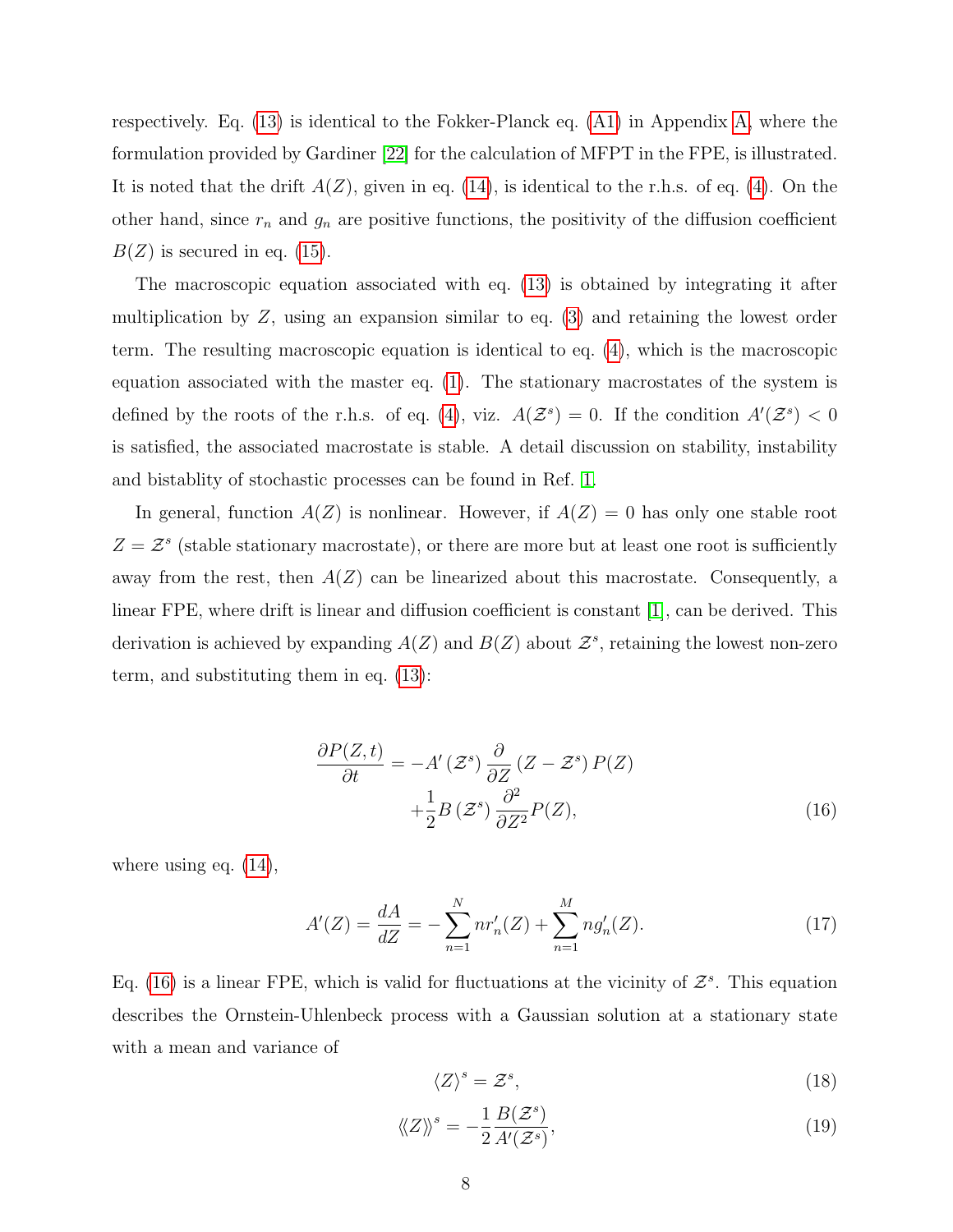respectively, and a correlation of

$$
\langle Z(t)Z(t+u)\rangle^s = \langle \langle Z \rangle \rangle^s \exp\left(-\frac{u}{\tau_0}\right),\tag{20}
$$

where  $\tau_0 = -1/A'(\mathcal{Z}^s)$ .

The procedure outlined in Appendix [A](#page-15-1) can be also used to calculate MFPT in the linear FPE. Two specific MFPTs are the growth and dissipation times defined in §[I.](#page-1-0) The growth time is calculated by setting  $L = \mathcal{Z}^s - Z$ ,  $R = \mathcal{Z}^s + Z$  and  $y = \mathcal{Z}^s$  in the integral solution in eq. [\(A3\)](#page-15-2), which is simplified for the linear FPE to

<span id="page-8-1"></span>
$$
\frac{\tau_Z\left(\mathcal{Z}^s\right)}{\tau_0} = \frac{\Delta_Z^2}{2} {}_2F_2\left(1, 1; \frac{3}{2}, 2; \frac{\Delta_Z^2}{2}\right),\tag{21}
$$

where  $\Delta_Z = |Z - \mathcal{Z}^s| / \sqrt{\langle Z \rangle^s}$  and  ${}_2F_2$  is a generalized hypergeometric function [\[23\]](#page-17-16). On the other hand, the dissipation time is calculated by eq. [\(A6\)](#page-16-0)

<span id="page-8-2"></span>
$$
\frac{\tau_s(Z)}{\tau_0} = \frac{1}{2}\pi \operatorname{erfi}\left(\frac{\Delta_Z}{\sqrt{2}}\right) - \frac{\tau_Z(Z^s)}{\tau_0}.\tag{22}
$$

Eqs. [\(21\)](#page-8-1) and [\(22\)](#page-8-2) are in a simplified form of the integral solutions previously provided [\[1,](#page-17-0) [4\]](#page-17-12) for a linear FPE. It is noted that, here, the process is not restricted to the one step assumption previously made [\[4\]](#page-17-12).

Figure [1](#page-9-0) displays the dimensionless growth time  $\tau_Z(\mathcal{Z}^s)/\tau_0$  and the dimensionless dissipation time  $\tau_s(Z)/\tau_0$  versus  $\Delta_Z$ . Both times increase monotonically from zero. The dissipation time experiences a steep increase initially but its rate of increase rapidly drops. The growth time starts off with a slower rate but intersects with the dissipation time at  $\Delta_Z = 1.26278$ and  $\tau_Z(\mathcal{Z}^s)/\tau_0 = \tau_s(Z)/\tau_0 = 1.06319$ . Then, the difference between the growth and dissipation times grows, becoming an order of magnitude larger at  $\Delta_Z \sim 3$ .

#### <span id="page-8-0"></span>III. STOCHASTIC CHARGING OF A GRAIN IN A PLASMA

Consider a plasma with ion (electron) density of  $n_{i(e)}$ , temperature of  $T_{i(e)}$ , and mass of  $m_{i(e)}$ , and let  $\lambda_D = \sqrt{\epsilon_0 k_B T_e / n_e e^2}$  and  $\omega_{pe} = \sqrt{n_e e^2 / \epsilon_0 m_e}$  represent the Debye length and plasma frequency, respectively. Moreover, let  $I_i(Z)$ ,  $I_e(Z)$  and  $I_s(Z)$  indicate the currents of ions, primary electrons and secondary emitted electrons from the grain, respectively. Ions are assumed singly positively charged, however, the discussion here can be extended to include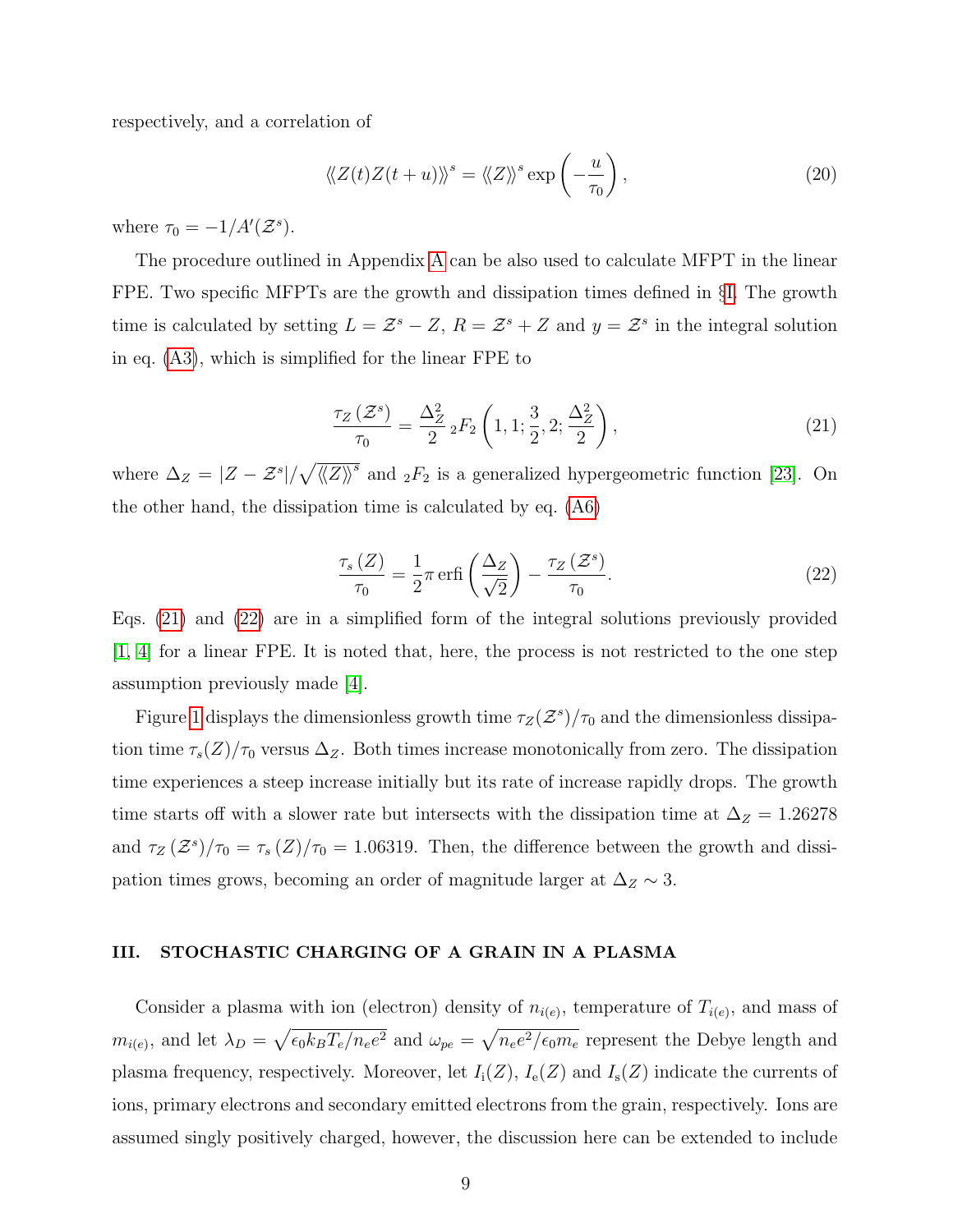

<span id="page-9-0"></span>FIG. 1. Dimensionless growth (solid line) and dissipation (dashed line) times vs dimensionless deviation of the state variable from its mean when the PDF is governed by a linear FPE.

multiply charged ions [\[6\]](#page-17-3). Let  $f_j(Z)$  represent the probability distribution of j electrons emitted from the grain in a single incident of primary electron attachment. This quantity is equivalent to the fraction of primary electrons that cause  $j$  secondary electrons to emit in a single primary electron attachment incident. If  $K$  represents the maximum number of secondary electrons that can be emitted in a single incident of the electron attachment, then  $0 \leq j \leq K$  and  $\sum_{j=0}^{K} f_j(Z) = 1$ . It can be shown that  $I_s(Z) = I_e(Z) \sum_{j=1}^{K} f_j(Z)$ . If  $N = 1$ ,  $r_1(Z) = f_0(Z)I_e(Z), M = K - 1$ , and  $g_n(Z) = f_{n+1}(Z)I_e(Z) + \delta_{1n}I_i(Z)$  in eq. [\(1\)](#page-3-0), where  $\delta_{mn}$  is the Kronecker delta function, the master equation governing grain charging with ions, electrons and SEE in a plasma [\[10\]](#page-17-6). Using the rate equations above, the drift coefficient in eq. [\(13\)](#page-6-0) is simplified to  $A(Z) = -I_e(Z) + I_i(Z) + I_s(Z)$  and the r.h.s. of the macroscopic eq. [\(4\)](#page-4-0) is the net current to the grain.

The calculation of the currents of ions, primary electrons and secondary electrons and the probability distribution of emission of secondary electrons is illustrated in Appendix [B](#page-16-1) with the significant parameters noted below. A reference grain charge is defined by

<span id="page-9-1"></span>
$$
\Omega = \frac{4\pi\epsilon_0 a k_B T_e}{e^2},\tag{23}
$$

where a represents the radius of the grain. It is noted that  $\Omega$  defined by eq. [\(23\)](#page-9-1) was used as the system size  $[1]$  in the stochastic description of grain charging  $[5, 6, 10]$  $[5, 6, 10]$  $[5, 6, 10]$ . Also, a reference charging time scale is defined by

$$
\tau_c = \frac{\Omega}{\Gamma} = \frac{\sqrt{2\pi}\lambda_D}{\omega_{\rm pe} a},\tag{24}
$$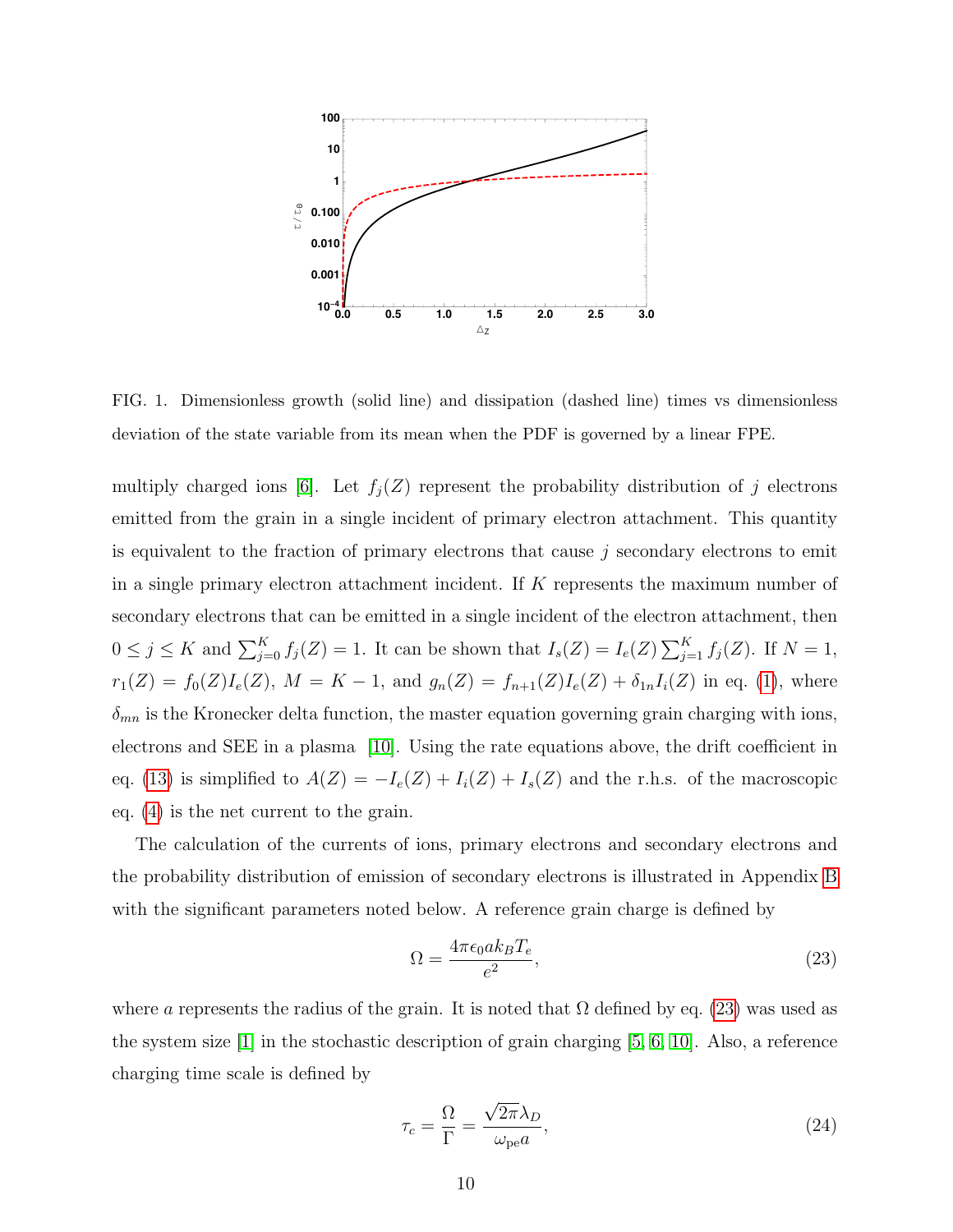

<span id="page-10-0"></span>FIG. 2. Stationary macrostates (roots of the macroscopic equation at a stationary state) against  $E_M/4kT_e$  near a triple-root situation for  $E_M/4kT_s = 30$  (solid line), 32 (dashed line), 35 (dotdashed line), and 40 (dotted line);  $\delta_M = 15$ .

where

$$
\Gamma = \pi a^2 n_e \sqrt{\frac{8k_B T_e}{\pi m_e}} = \frac{\Omega \omega_{\text{pe}} a}{\sqrt{2\pi} \lambda_D},\tag{25}
$$

which indicates the electron current to the uncharged grain. For SEE from the grain,  $T_s$ represents the temperature of the emitted secondary electrons,  $\delta_M$  is the maximum yield which is around unity for metals and at the order 2 to 30 for insulators, and  $E_M$  is the peak primary electron energy, a model constant ranging from 300 to 2000 eV. The values of these two parameters for various dust materials can be found in Ref. [19.](#page-17-10)

The stationary grain charge macrostates, which correspond to the roots of eq. [\(4\)](#page-4-0) with the l.h.s set to zero, are plotted against  $E_M/4kT_e$  in fig. [2.](#page-10-0) Here,  $z = Z/\Omega$  indicates the normalized charge. The four curves correspond to four different values of  $E_M/4kT_s$ . It could be seen in this figure that they collapse into a single curve for  $z < 0$ , which is attributed to the SEE current being independent from the SEE temperature as evident in eq. [\(B3\)](#page-16-2) for  $z < 0$ . A triple root situation is observed for  $E_M/4kT_s = 30$ , 32 and 35 while this situation does not encounter for  $E_M/4kT_s = 40$ . In the triple root situations, one of the roots is negative and stable (negative charge state) and the other two positive. The larger positive root is stable (positive charge state) and the smaller one is unstable. A single positive root situation is encountered on the left of the triple root region while a single negative root situation is on the right of this region.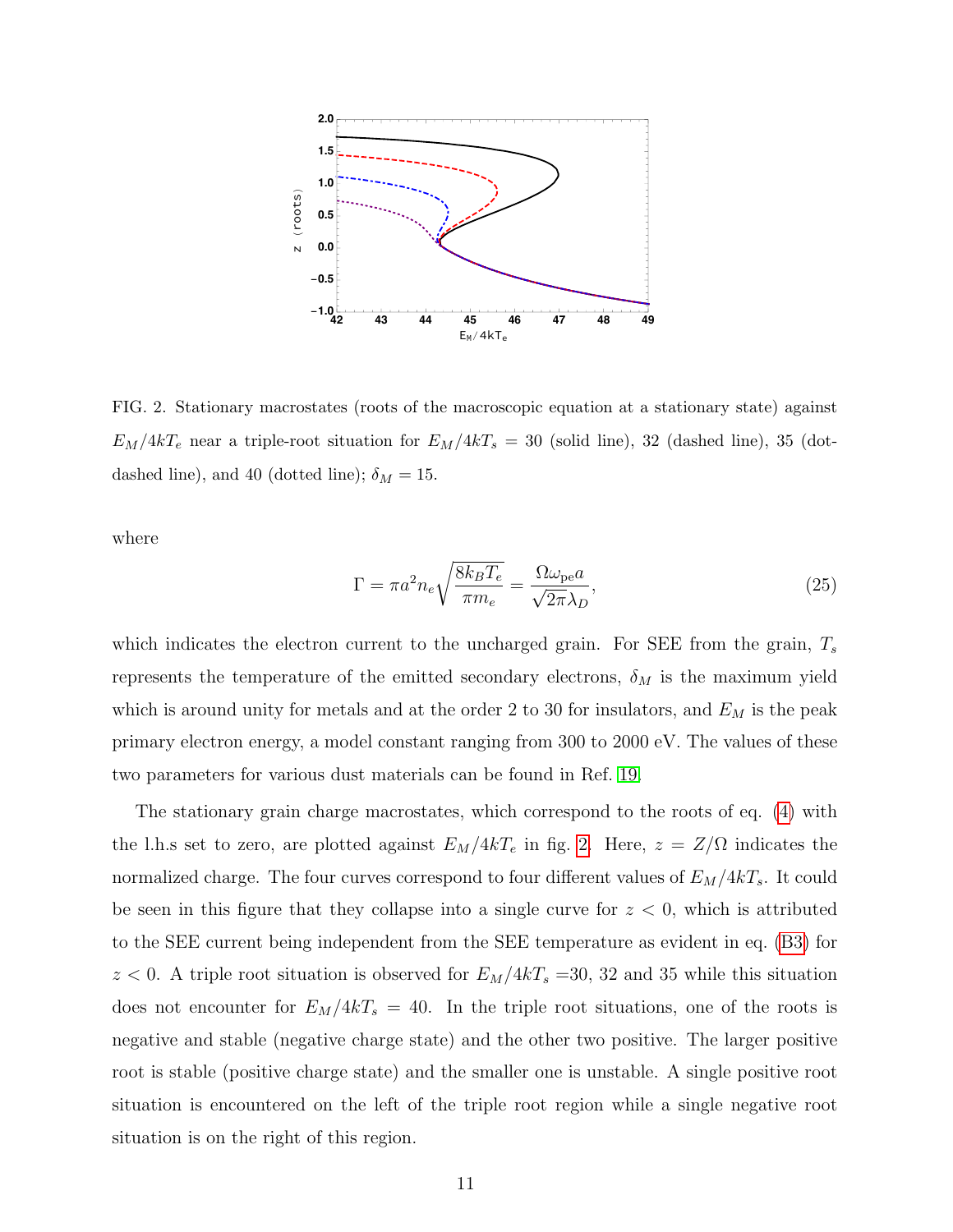

<span id="page-11-0"></span>FIG. 3. Probability density function of the normalized grain charge  $(z = Z/\Omega)$  at a bistable state for grain radius of 100, 30 and 10nm shown by solid, dashed and dotted-dashed lines, respectively, through the Fokker-Planck equation, and shown by  $\circ$ ,  $\times$  and  $+$ , respectively, through the master equation;  $\delta_M = 15, E_M/4kT_e = 45, E_M/4kT_s = 32.$ 

# IV. RESULTS AND DISCUSSION

Grains with a radius in the range of  $10 \sim 100$  nm suspended in a hydrogen plasma with  $n_{i(e)} = 10^4 \text{ m}^{-3}, T_i = T_e = 2 \times 10^4 \text{ K}$  was considered. These values are relevant to interstellar dusty plasma condition [\[24\]](#page-18-0).

Figure [3](#page-11-0) shows the PDF of the normalized charge obtained by solving the master equation and separately by solving the Fokker-Planck equation, for a bistable state of grain charging (a triple root situation where there are two stable stationary macrostates) for three different grain sizes. The agreement between ME and FPE solutions is excellent. A bimodal distribution is distinguishable for a grain radius of 100nm. The distribution of the grain charge exhibits bimodality however it is less obvious for a grain radius of 30nm.

Figure [4](#page-12-0) displays MFPT normalized by  $\tau_c$ , versus grain radius. MFPT is calculated, using ME, and separately using the FPE. In the former approach, MFPT is obtained by integrating the PDF of FPT given in eqs. [\(5\)](#page-4-2) and [\(9\)](#page-5-0). In the latter approach, it is obtained by eqs. [\(A5\)](#page-16-3) and [\(A6\)](#page-16-0). Except for  $R < 30$ nm, excellent agreement is seen between two approaches in fig [4.](#page-12-0) For  $R < 30$ nm, the difference between the approaches is much more pronounced for the dimensionless MFPT of a transition from the negative macrostate to the positive state, compared to the one from the positive macrostate to the negative macrostate. The significant difference between ME and FPE results here could be attributed to the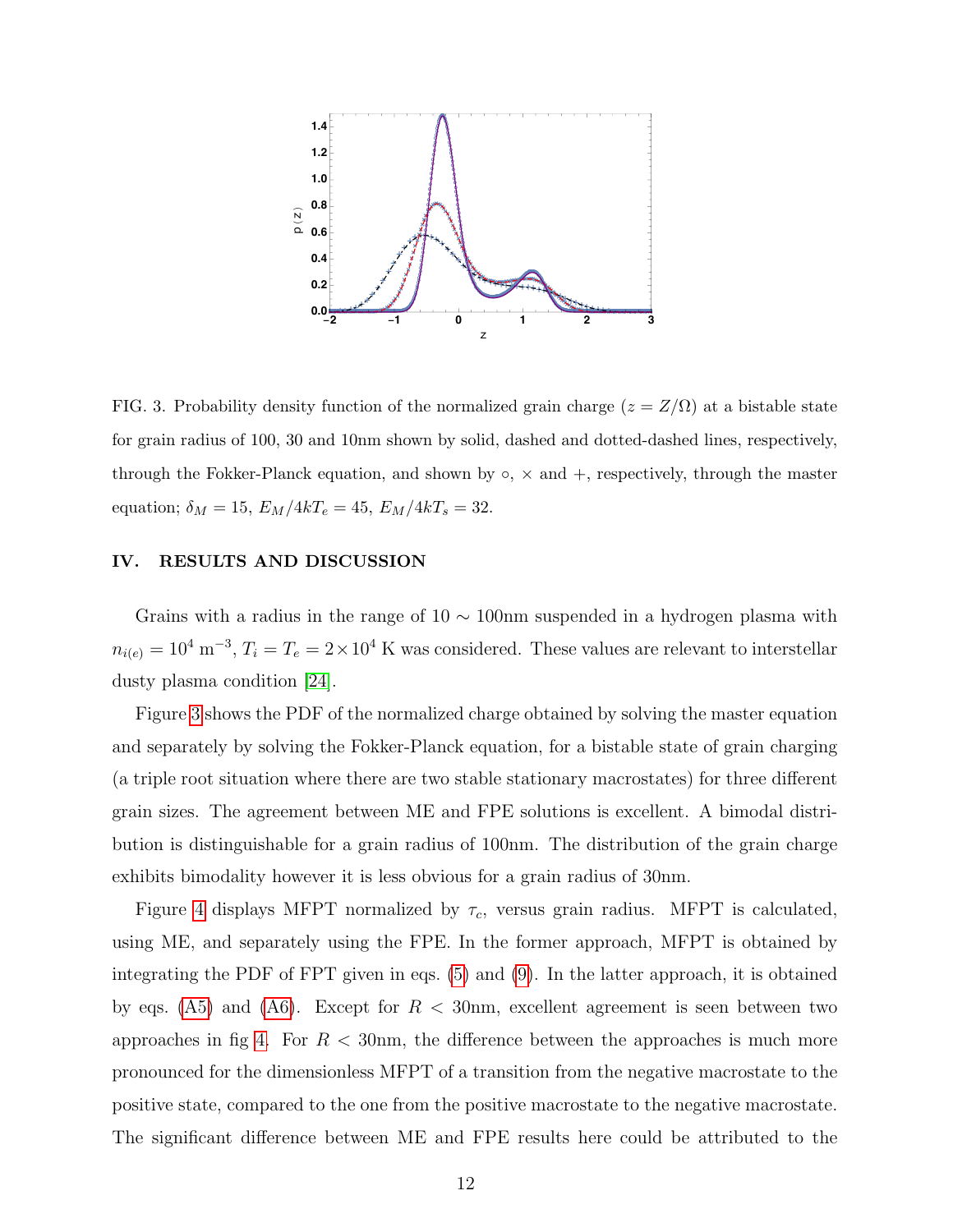

<span id="page-12-0"></span>FIG. 4. Dimensionless MFPT versus grain radius for a transition from the negative macrostate to the positive macrostate through master equation  $(+)$  and Fokker-Planck equation  $(%)$  and for a transition from the positive macrostate to the negative macrostate through master equation  $(x)$ and Fokker-Planck equation  $(\square)$ ; see caption of fig. [3](#page-11-0) for parameter values.

discreteness of charge, which is neglected in FPE but it is more critical for smaller grains. For the grain radius range considered here, the dimensionless MFPT of a transition from the stable positive charge macrostate to the negative charge macrostate experiences little change, exhibiting a constant value of around 2.5. On the other hand, the one from the negative charge macrostate to the stable positive charge macrostate first descends, reaching a minimum value of around seven at a grain radius of around 30nm, and then gradually rises with the increase of radius. The radius at which this minimum occurs seems to be correlated with how the shape of PDF of the grain charge changes with radius (fig. [3\)](#page-11-0). As seen in fig. [3,](#page-11-0) there is a deep saddle point for the PDF for a radius of 100nm whereas it does not exist for a radius of 10nm. A saddle point is also seen for a radius of 30nm; however, it is very shallow. It is found that the saddle point is deeper for a larger radius. At a given radius the MFPT from the negative macrostate to the positive macrostate is substantially larger than that from the positive macrostate to the negative macrostate, indicating that the system fluctuates longer at the negative charge state.

Figure [5](#page-13-0) displays the PDF of the normalized FPT for three grain radii of 10, 30 and 100nm, which are calculated, using eqs. [\(5\)](#page-4-2) and [\(9\)](#page-5-0). The PDFs in the bottom panel, which is for the transition from the stable positive to negative macrosstate, are wider than those in the top panel, which is for the reverse transition. In the top panel, the PDFs are similar for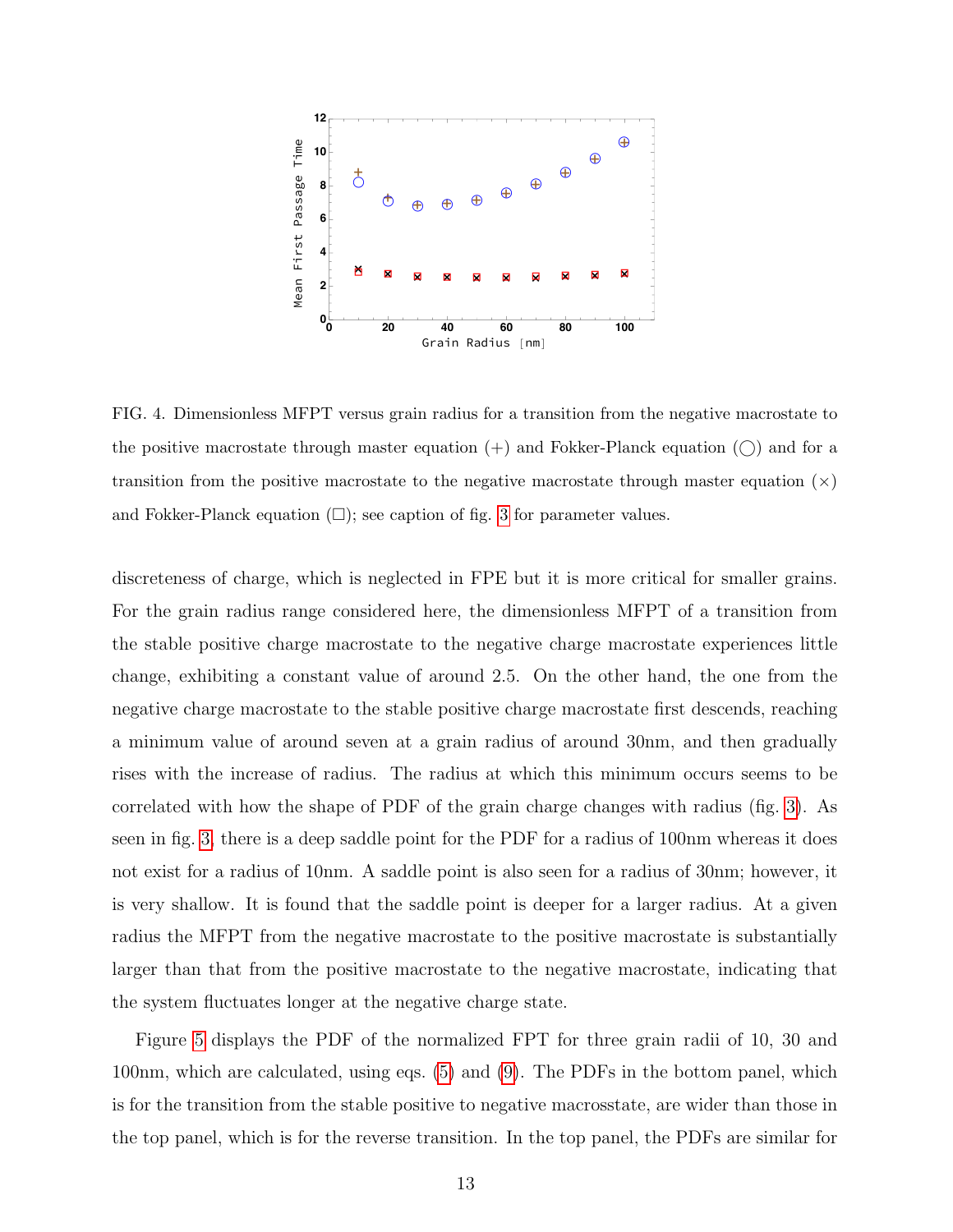

<span id="page-13-0"></span>FIG. 5. Probability density function of the dimensionless FPT for grain radius of 100 (solid line), 30 (dashed line) and 10 nm (dotted-dashed line) for grain charge transitioning (a) from the positive macrostate to the negative macrostate; and (b) from the negative macrostate to the positive macrostate. See the caption of fig. 3 for parameter values.

a dimensionless FPT larger than around 2. The grain charge is more populated around the negative charge macrostate for all three grain charge sizes, compared to the stable positive macrostate. That means a grain charge starting from the left macrostate will overall remain longer in this macrostate before transiting to the postive macrostate.

#### **SUMMARY AND CONCLUSIONS** V.

The absorbing boundary approach previously developed for calculation of FPT in the stochastic processes that are governed by one-step master equations  $[1]$ , was extended to include multi-step master equations. The restriction of jumps between adjacent sites in one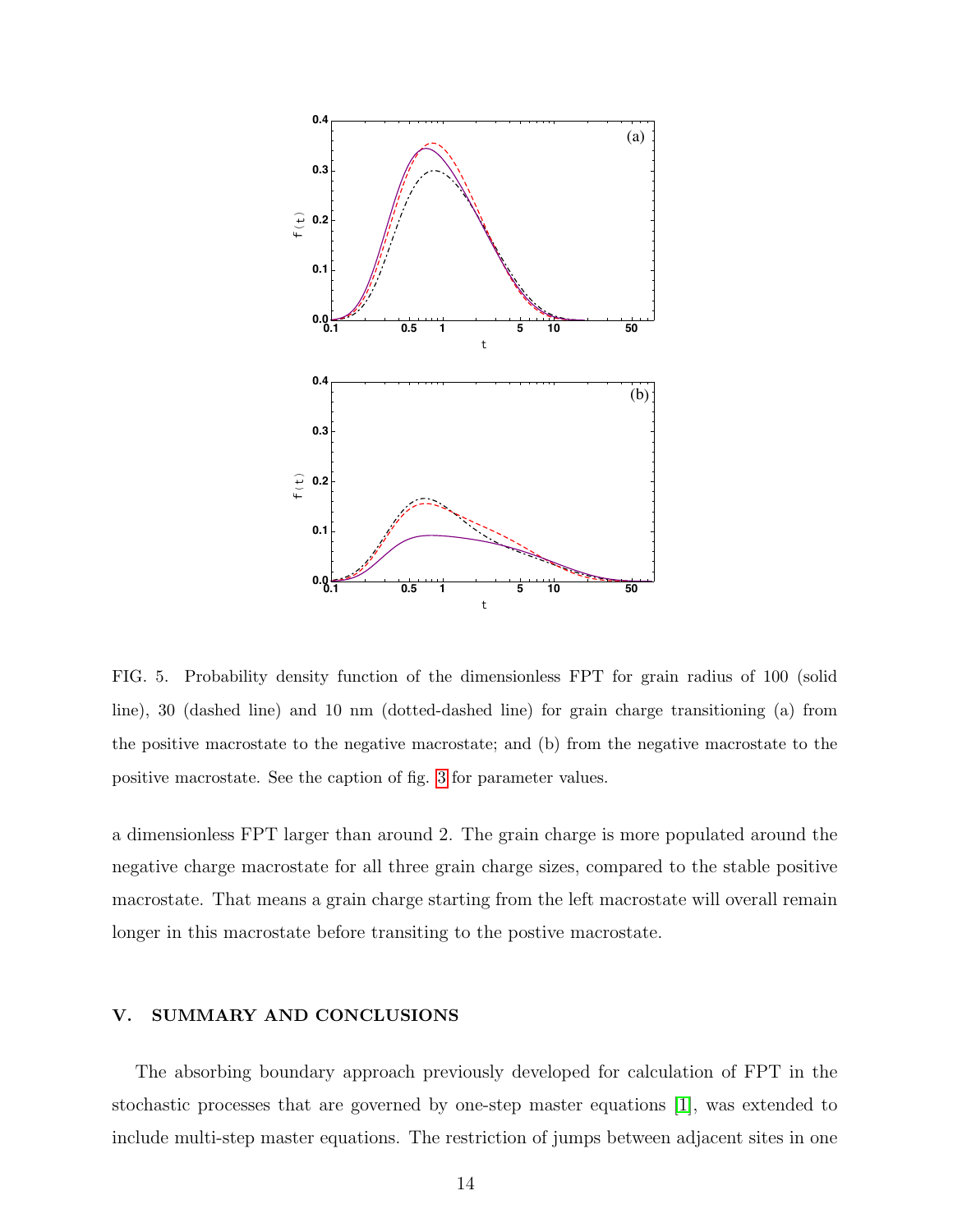step process is relaxed in multistep processes. The outcome of this extension was formulas for calculation of MFPT and the PDF of FPT. The new approach was used to study FPT in the grain charging system where a grain is charged by collecting ions and electrons from a plasma, and emitting secondary electrons as a result of the impact of the primary electrons. Depending on the plasma and grain parameters, such a grain charge system could have only one stationary stable macrostate or two stationary stable macrostates (bistable), one negative and the other positive that are separated by a third unstable positive macrostate. Furthermore, assuming continuity for the state variable, a Fokker-Planck equation was derived from the master equation of multistep processes. The extended absorbing boundary approach and a previous FPE based approach [\[22\]](#page-17-15) were used to calculate the MFPT of the transitioning of charge between stable macrostates in bistable charging of grains for various grain radii. The MFPTs calculated by two approaches for a given grain radius were in excellent agreement except for very small grains. Very small grains posses small net elementary charges that the continuity assumption of charge, critical in the FPE description, may not be valid. For a given grain radius, the MFPT for a transition from the negative macrostate to the positive one was substantially larger than that for a transition in a reverse order. The dimensionless MFPT for a transition from the positive stable macrostate to the negative macrostate showed little sensitivity to the grain radius. On the other hand, with the increase of the grain radius, it dropped first and then increased for the transition from the negative to the positive macrostate. The PDF of FPT, calculated by the extended absorbing boundary approach, was found substantially wider for a transition from the positive to negative macrostate, as compared to a transition from the negative to the positive macrostate. Also, the derived FPE was further simplified through a linearization approximation about a stationary macrostate to obtain a linear FPE [\[1\]](#page-17-0). Such an approximation is applicable about a macrostate if it is the only macrostate or if it is sufficiently distant from the rest of macrostates in a multiple macrostate situation. Using the linear FPE, two equations for calculation of dissipation and growth times were provided. When simplified to one-step processes, they were consistent with the dissipation and growth time equations previously provided [\[4\]](#page-17-12) for grain charging through one step processes.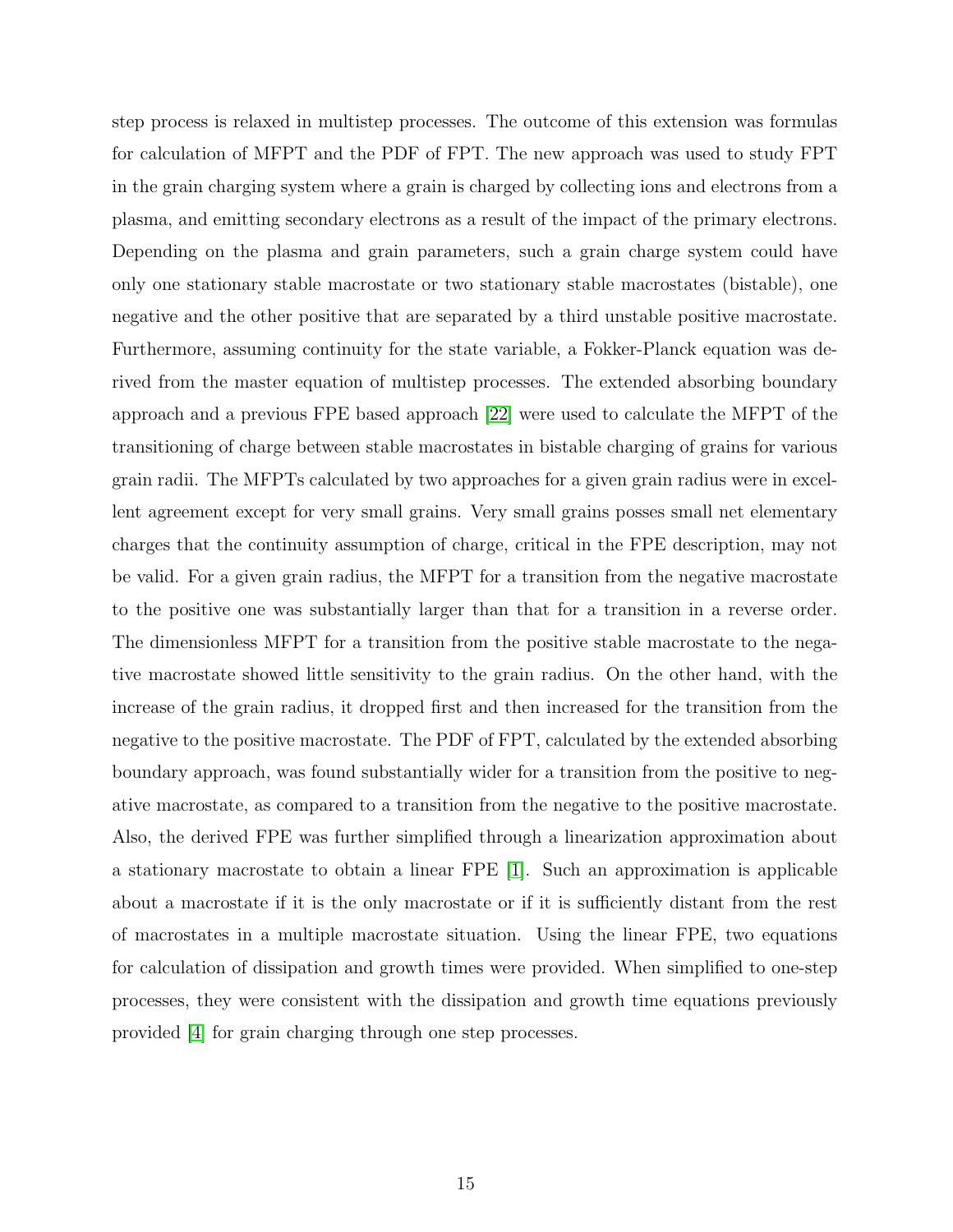# ACKNOWLEDGMENTS

This work was in part supported by the National Science Foundation through award PHY-1414552.

# APPENDIX

### <span id="page-15-1"></span>Appendix A: Calculation of MFPT in the Fokker-Planck equation

Here, the methodology given by Gardiner [\[22\]](#page-17-15) and Van Kampen [\[1\]](#page-17-0) for the calculation of MFPT for a continuous stochastic process governed by a Fokker-Planck equation is presented. For a given process, this equation is available in two different forms, known as the forward equation and the backward equation. However, they are equivalent, as discussed by Gardiner [\[22\]](#page-17-15). The forward Fokker-Planck equation, which is commonly referred just as the Fokker-Planck equation, reads

<span id="page-15-0"></span>
$$
\frac{\partial P(y,t)}{\partial t} = -\frac{\partial}{\partial y}A(y)P + \frac{1}{2}\frac{\partial^2}{\partial y^2}B(y)P.
$$
\n(A1)

The mean passage time  $\tau(y)$  associated with this equation, obeys

<span id="page-15-3"></span>
$$
A(y)\frac{d\tau}{dy} + \frac{1}{2}B(y)\frac{d^2\tau}{dy^2} = -1,
$$
\n(A2)

which is derived by the use of a backward equation equivalent to eq. [\(A1\)](#page-15-0), as illustrated by Gardiner [\[22\]](#page-17-15). Eq. [\(A2\)](#page-15-3) can be solved by direct integration. Three solutions have been previously developed for the range  $L < y < R$ , using three different sets of left and right boundary conditions at  $y = L$  and  $y = R$ . Gardiner [\[22\]](#page-17-15) provided the solution below when both boundary conditions are absorbing, i.e.,  $\tau(L) = \tau(R) = 0$ , is:

<span id="page-15-2"></span>
$$
\tau(y) = 2 \left[ \int_L^y \frac{dy'}{\psi(y')} \int_y^R \frac{dy'}{\psi(y')} \int_L^{y'} \frac{dy'' \psi(y'')}{B(y')} - \int_y^R \frac{dy'}{\psi(y')} \int_L^y \frac{dy'}{\psi(y')} \int_L^{y'} \frac{dy'' \psi(y'')}{B(y')} \right]
$$

$$
/ \int_L^R \frac{dy'}{\psi(y')} , \qquad (A3)
$$

where

$$
\psi(y) = \int_{L}^{y} \frac{2A(y')}{B(y')} dy'.\tag{A4}
$$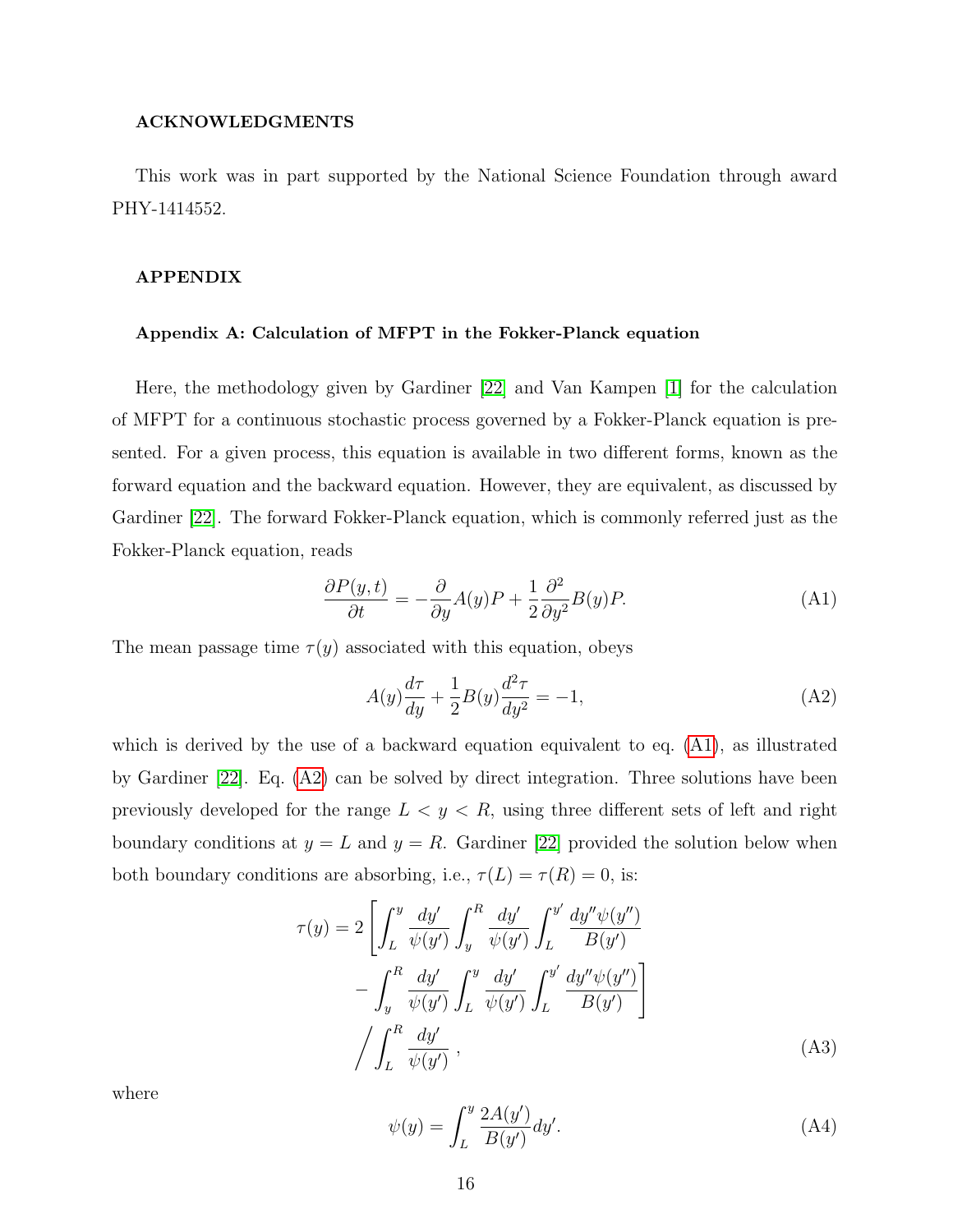Gardiner [\[22\]](#page-17-15) and Van Kampen [\[1\]](#page-17-0) gave the following solution to eq. [\(A2\)](#page-15-3) when the right BC is absorbing  $\tau(R) = 0$  and the left BC is reflecting  $d\tau/dy = 0$  at  $y = L$ :

<span id="page-16-3"></span>
$$
\tau(y) = 2 \int_{y}^{R} \frac{dy'}{e^{\psi(y')}} \int_{L}^{y'} \frac{e^{\psi(y')}}{B(y'')} dy''.
$$
 (A5)

Similarly, when the left BC is absorbing, i.e.,  $\tau(L) = 0$  and the right BC is reflecting, i.e.,  $d\tau/dy = 0$  at  $y = R$ , the solution is [\[22\]](#page-17-15):

<span id="page-16-0"></span>
$$
\tau(y) = 2 \int_{L}^{y} \frac{dy'}{e^{\psi(y')}} \int_{y'}^{R} \frac{e^{\psi(y'')}}{B(y'')} dy''.
$$
\n(A6)

# <span id="page-16-1"></span>Appendix B: Calculation of the currents

The electron and ion currents to the the grain is calculated by the following equations in a Maxwellian plasma [\[6,](#page-17-3) [10,](#page-17-6) [24\]](#page-18-0)

$$
I_e(Z) = \Gamma \times \begin{cases} 1 + \frac{Z}{\Omega} & Z \ge 0, \\ \exp\left(\frac{Z}{\Omega}\right) & Z < 0, \end{cases}
$$
(B1)  

$$
I_i(Z) = \Gamma \hat{n}_i \sqrt{\frac{\hat{T}_i}{\hat{m}_i}} \times \begin{cases} 1 - \frac{Z}{\hat{T}_i \Omega} & Z \le 0, \\ 0, & (B2) \end{cases}
$$

where 
$$
\hat{T}_i = T_i/T_e
$$
,  $\hat{m}_i = m_i/m_e$ , and  $\hat{n}_i = n_i/n_e$ . The SEE current from the grain is

calculated following Sternglass' theory [\[10,](#page-17-6) [19,](#page-17-10) [25\]](#page-18-1)

<span id="page-16-2"></span>
$$
I_s(Z) = 3.7 \delta_M \Gamma \times \begin{cases} \left(1 + \frac{Z}{\Omega \hat{T}_s}\right) \exp\left(-\frac{Z}{\Omega \hat{T}_s}\right) \\ +\frac{Z}{\Omega} \right) F_{5,B} \left(\frac{E_M}{4k_B T_e}\right) & Z \ge 0, \\ \exp\left(\frac{Z}{\Omega}\right) F_5 \left(\frac{E_M}{4k_B T_e}\right) & Z < 0, \end{cases} \tag{B3}
$$

where

$$
F_5(x) = x^2 \int_0^\infty u^5 \exp\left(-xu^2 - u\right) du,
$$
  

$$
F_{5,B}(x) = x^2 \int_B^\infty u^5 \exp\left(-xu^2 - u\right) du,
$$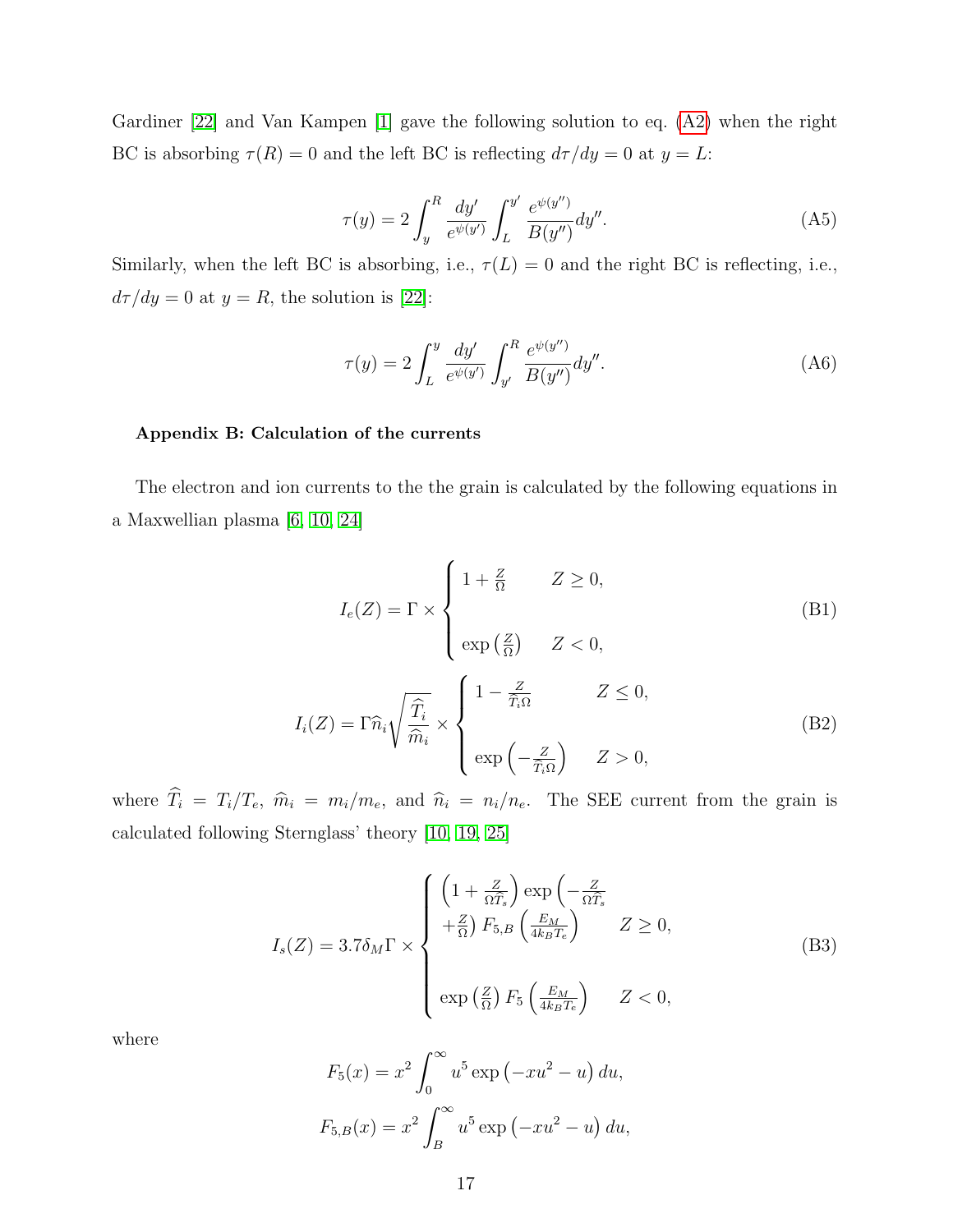where  $B = \sqrt{4k_B T_e Z/\Omega E_M}$  and  $\hat{T}_s = T_s/T_e$  where  $T_s$  is the temperature of the emitted secondary electrons. For the definition of remaining parameters in this equation, readers are referred to §[III.](#page-8-0)

- <span id="page-17-0"></span>[1] N. G. Van Kampen, Stochastic Processes in Physics and Chemistry (Elsevier Science Publishers, North Holland, Amsterdam, 2007).
- <span id="page-17-1"></span>[2] T. Matsoukas and M. Russell, J. Appl. Phys. 77, 4285 (1995).
- <span id="page-17-12"></span>[3] T. Matsoukas, M. Russell, and M. Smith, J. Vac. Sci. Technol. A 14, 624 (1996).
- <span id="page-17-2"></span>[4] T. Matsoukas and M. Russell, Phys. Rev. E 55, 991 (1997).
- <span id="page-17-3"></span>[5] B. Shotorban, Phys. Rev. E **83**, 066403 (2011).
- <span id="page-17-4"></span>[6] B. Shotorban, Physics of Plasmas 21, 033702 (2014).
- <span id="page-17-5"></span>[7] S. Mishra and S. Misra, Physics of Plasmas 22, 023705 (2015).
- <span id="page-17-14"></span>[8] B. Gordiets and C. Ferreira, Journal of Applied Physics 84, 1231 (1998).
- <span id="page-17-6"></span>[9] B. Gordiets and C. Ferreira, Journal of Applied Physics 86, 4118 (1999).
- <span id="page-17-8"></span>[10] B. Shotorban, Physical Review E 92, 043101 (2015).
- [11] G. Morfill, E. Grün, and T. V. Johnson, Planetary and Space Science  $28$ , 1087 (1980).
- <span id="page-17-9"></span>[12] C. Cui and J. Goree, IEEE Trans. Plasma Sci. 22, 151 (1994).
- [13] S. A. Khrapak, A. P. Nefedov, O. F. Petrov, and O. S. Vaulina, Phys. Rev. E 59, 6017 (1999).
- [14] H. Asgari, S. Muniandy, and C. Wong, Physics of Plasmas 18, 083709 (2011).
- [15] B. Shotorban, Physics of Plasmas 19, 053702 (2012).
- [16] L. S. Matthews, B. Shotorban, and T. W. Hyde, The Astrophysical Journal 776, 103 (2013).
- <span id="page-17-7"></span>[17] H. Asgari, S. Muniandy, and A. Ghalee, Journal of Plasma Physics 80, 465 (2014).
- <span id="page-17-10"></span>[18] L. S. Matthews, B. Shotorban, and T. W. Hyde, Physical Review E 97, 053207 (2018).
- <span id="page-17-11"></span>[19] N. Meyer-Vernet, Astronomy and Astrophysics 105, 98 (1982).
- [20] M. Horányi, B. Walch, S. Robertson, and D. Alexander, Journal of Geophysical Research: Planets (1991–2012) 103, 8575 (1998).
- <span id="page-17-15"></span><span id="page-17-13"></span>[21] A. Mamun and P. Shukla, Physics of Plasmas 10, 1518 (2003).
- [22] C. W. Gardiner, Handbook of Stochastic Methods, 3rd ed. (Springer-Verlag, New York, NY, 2004).
- <span id="page-17-16"></span>[23] E. W. Weisstein, "Hypergeometric Function," [http://mathworld.wolfram.com/](http://mathworld.wolfram.com/HypergeometricFunction.html)